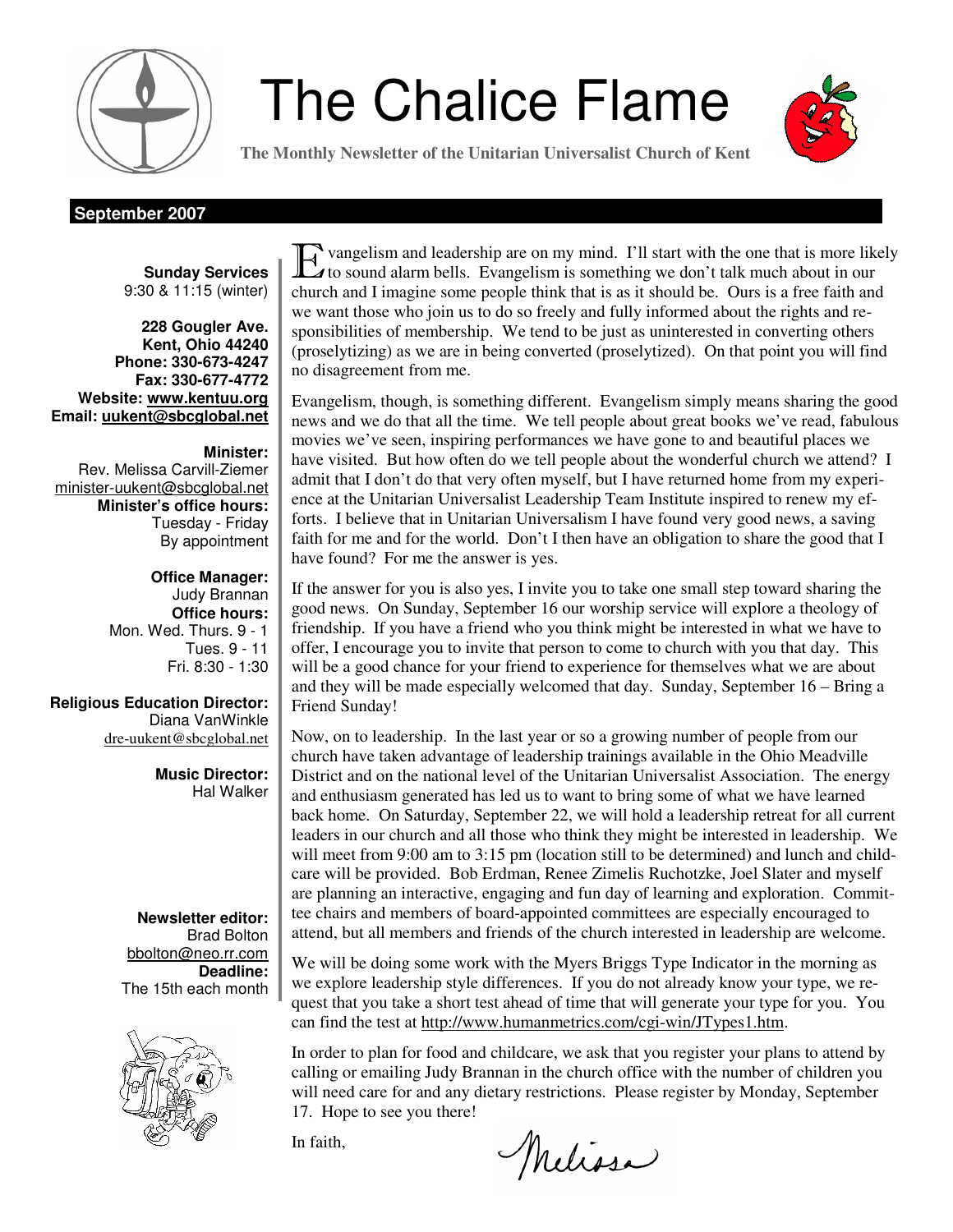#### September Sermons

September 2 **Step by Step: UUnion Journeys** Kathie Slater, Marion Yeagler As the nation celebrates Labor Day, two UUCK members, Marion Yeagler and Kathie Slater, will share the religious aspects of their labor union experiences.

September 9 **Gathering In Rev. Melissa Carvill-Ziemer and Elaine Bowen** Rev. Melissa Carvill-Ziemer and Elaine Bowen The whole church is invited to gather together for our annual Ingathering service. Bring a small sample of water and soil from a place that has been important to you this summer to share in our celebration. *Beginning today we return to two Sunday worship services – 9:30 and 11:15.* 

September 16 **A Theology of Friendship** Rev. Melissa Carvill-Ziemer and Kristofer Sperry Friendships are among the most important relationships in our lives. Why do they matter? How do they call us? Come explore a theology of friendship and bring a friend with you to church!

September 23 **Understanding War. Visualizing Peace.** Rev. Melissa Carvill-Ziemer and Kathy Walker The art hanging in our sanctuary this month was collected by Kathy Walker through her academic work exploring what children know about war and peace. Informed by the understanding of children and inspired by Yom Kippur's call to forgiveness, this service will invite us to reconcile and begin again.

September 30 **Envision our Masterpiece. Paint our Canvass.** Revs. Nancy Arnold and Melissa Carvill-Ziemer It is an exciting time to be a member of the Unitarian Universalist Church of Kent. We are a growing, vital congregation and we have something powerfully important to share. The Rev. Nancy O. Arnold, who just completed thirteen years of service as the minister of the Unitarian Universalist Church of Akron, will join us this morning to share her picture of what we can become.

#### Message from the Moderator

T his month I thought I would tell you a bit about the work of the Board of Trustees.

The Board meets once a month. The meetings are open to members. Each board member prepares and distributes a report in advance of the meeting detailing the activities in their area (for example, updates from their committees). At the board meeting we focus on those items that need discussion. What do we discuss? Below is a sampling of topics discussed since the new board began in May:

- The Board is responsible for hiring and setting compensation for staff; we approved hiring our current Director of Religious Education and a summer preschool teacher, and reviewed Personnel's recommendations for staff pay for next year
- Church finances: every month we discuss the Treasurer's report of church income and spending; and we have approved some budget line item shifts
- We have made several committee appointments
- We have discussed some church wide events (for example, leadership retreat, potential involvement in church partner program, participation in community events)
- The Board is charged with setting church policy, and one of our goals for the year is to review a church policy manual that was created two years ago. At every meeting we have had some discussion of church policies or procedures (for example, church rental policy, hiring procedures)
- Every month we reflect on a question related to church mission

Although that may look like a somewhat dull list of topics, meetings are actually quite lively and engaging, with all members actively participating in the discussions. I am continually impressed by the thoughtfulness of the conversation as board members listen to one another and work together to discern what they believe is best for our church community.

Feel free to contact me if you ever have questions about the work of the Board.

In faith and fellowship, Kathy Kerns, Moderator of the Board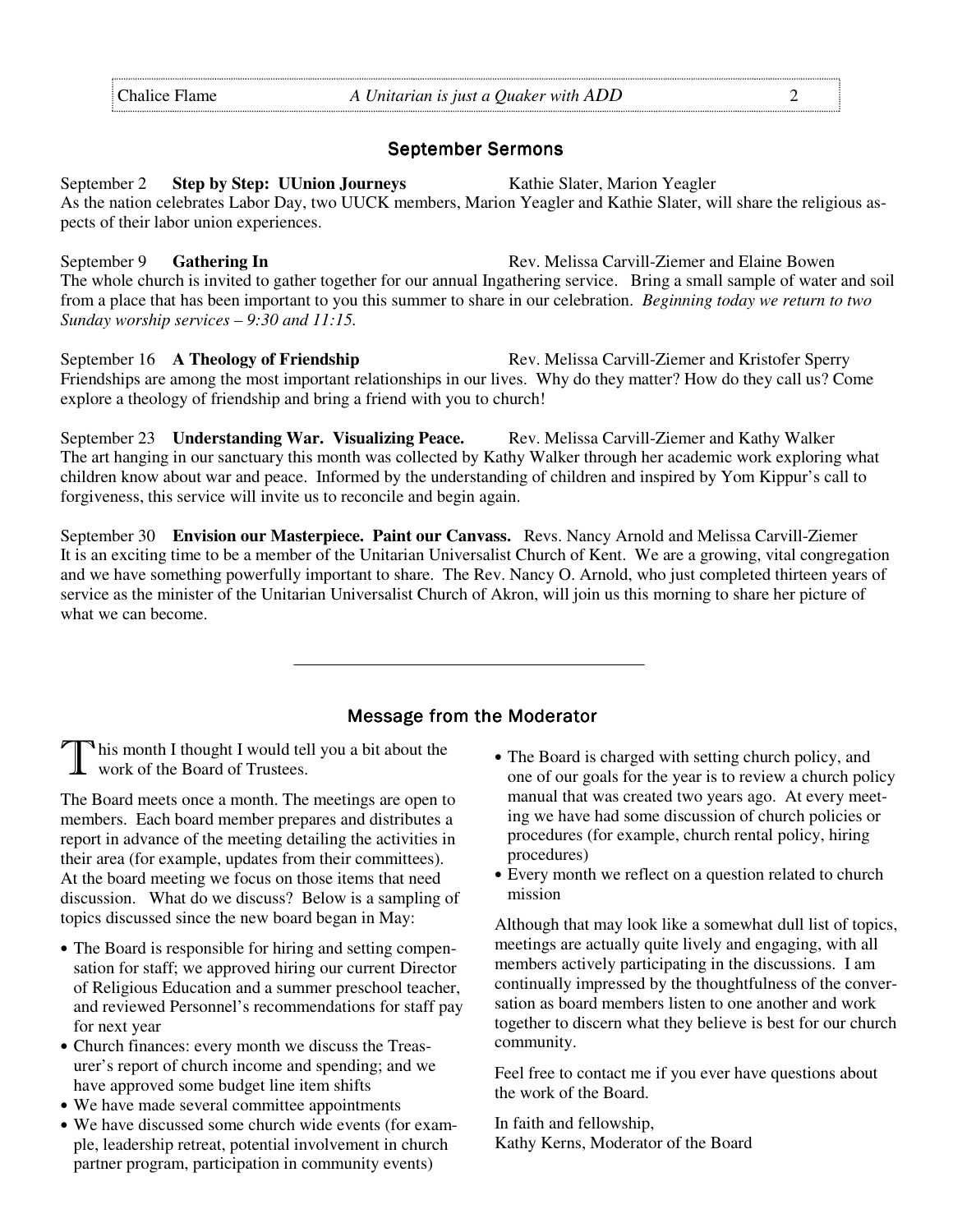#### **Envision our Masterpiece**

 $\mathbf{E}$  n-vi-sion - transitive verb.<br>Definition: picture someth

 $\Delta$ Definition: picture something mentally; to form a mental picture of something, typically something that may occur or be possible in the future.

Greetings, everyone, from your 2007-2008 Stewardship Committee. We have been hard at work preparing for the upcoming canvass, which kicks off from the pulpit with a guest minister on Sunday, Sept. 30. The sermon topic will be our stewardship theme: Envision our Masterpiece. Paint our Canvass.

As you may recall, at the annual meeting in May the congregation voted to change the church fiscal year from the current January 1 through December 31 to July 1 through June 30, effective July 1, 2009. On the advice of our District Executive and other wise counsel, we have elected to forego a single yet potentially unwieldy 18 month canvass. Instead, we will conduct this fall's campaign, commencing Sept. 30 and concluding on Oct. 28, to cover fiscal 2008. One year from now, we will run another campaign, a "1/2 campaign," to cover the first six months of 2009. Finally, in 2009, we will be on our new calendar and anticipate a spring 2009, to cover fiscal year 2009-2010!

Many of you have wondered, will our church EVER again hold a POT LUCK in Fessenden Hall after a second service? Well, in response to your hue and cry, your Stewardship team will host a canvass kick-off potluck after the second service on Sept. 30. In addition to the delightfully unpredictable cuisine, thematically-correct canvass campaign entertainment and activities will be provided! So, mark your calendars and look for additional details about this event! We hope to see you there!

As part of the canvass, there will be numerous opportunities throughout the month of October to socialize and share your vision for our congregation's future. If you would like to host such an event (breakfast, lunch, dinner, afternoon tea, other: you pick!) please contact Linda Mishler . If you would like to attend one of these gatherings, well, it's too early to sign up, but look for more details in the upcoming weeks!

Finally, we would like to thank the numerous individuals who have already offered their time, talent and enthusiastic support to our committee. Would you like to help? Contact a committee member: Chris Hurlbut, Linda Mishler, Kathy Walker, and Marion Yeagler.

#### Paint our Canvass.

#### Finance Report

Hello from the Treasurer's Corner. This month I want to talk about how we are doing financially. The General Fund, which is the account that pays all the bills, is at \$12,975.00. This is a vast improvement over last year. Our pledges are at approximately 54% which is about where we need to be for this time of year. Remember, even though you are reading this in September, these figures are based on late July numbers because of the newsletter deadline. I want to extend a big thank you to all the members and friends of our congregation. It is due to your diligence in paying your pledges that we are in such a good place financially. If you are interested in financial reports, you can find them attached with the Board minutes which are kept in Founder's Lounge. And now a word from our Financial Trustee, Beth Wills….

Hello, Beth Wills here. You may not realize that planning next year's budget has already started! Susan Goekler, chair of the Finance Committee, has spent the last few weeks asking for budget requests from the many committees and groups active in our church. On August 15, the Finance Committee met and put all these requests, along with wage and salary recommendations from the Personnel Committee, into a draft "dream" budget. The numbers from this draft budget are then turned over to the Stewardship Committee, who use them to help plan their campaign. When we have final numbers from Stewardship, we go back to the table and finalize the budget - hopefully without doing too much cutting! This final budget will be submitted to the Board for its blessing, before being presented to the congregation at the December manual meeting for your approval.

One of the things we're doing differently with our budget this year is not including a line item for fundraising. We will still have service auction, we will still sell Acme Bucks, but we will not be doing bake sales and concerts to pay the phone bill. Instead, fundraising will be for fun things – special projects, new fixtures or furniture for the church, even a scholarship fund of our own for Summer Institute.

Which brings me to my last tidbit for this month's news…Fundraising Chair Bev Cole and I are planning to do some special fundraising this winter and next spring to support the impromptu and unofficial, yet steadily gaining momentum, "Take 100 People to SI" campaign. For those of you who are not familiar with SI, it is a fabulous weeklong summer camp for UU's held at Kenyon College. For those of you who are – let's commit to bringing more of our friends for this wonderful experience. See you in church! - *Beth Wills, Beth Straubhaar*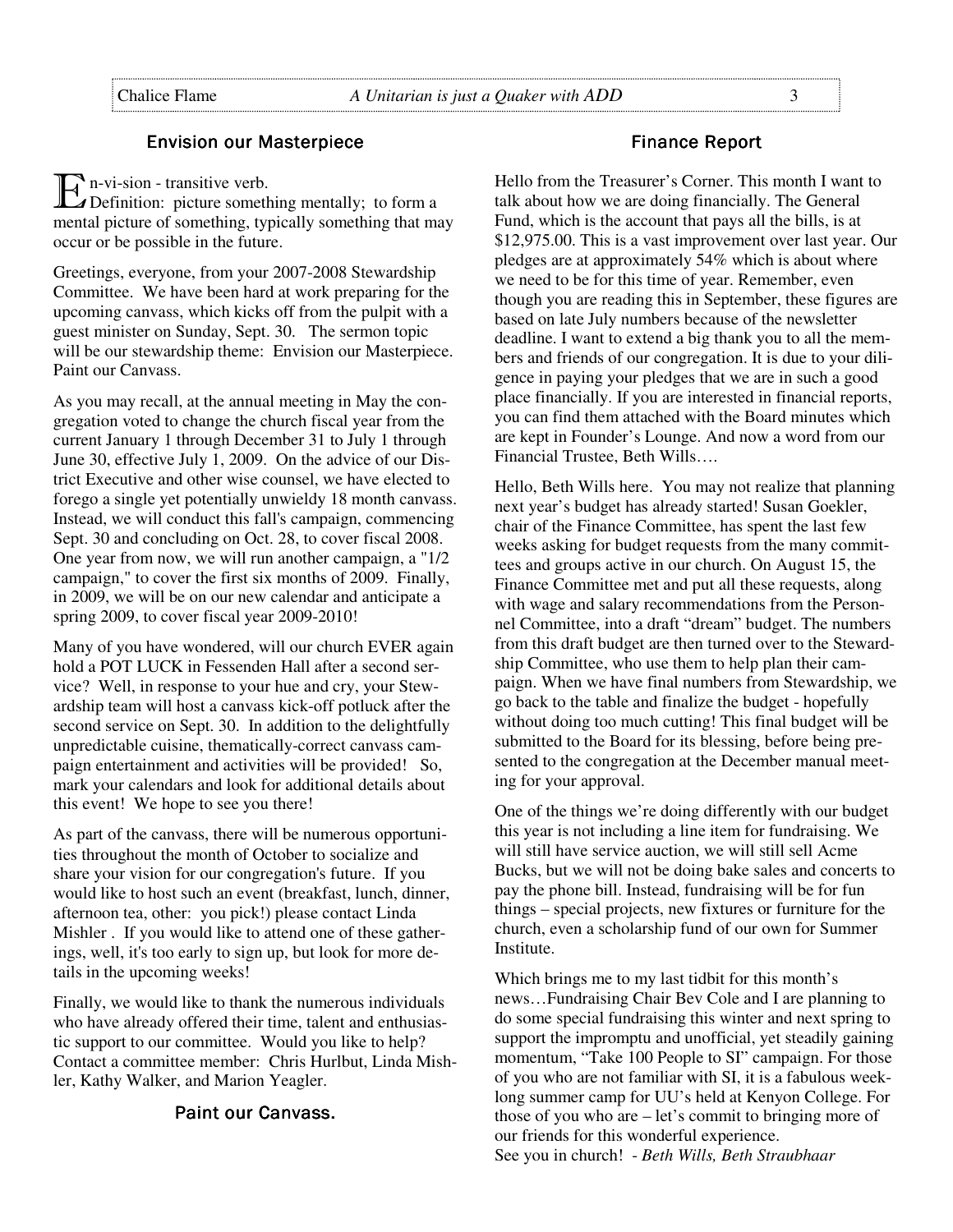# Service Auction is Coming

Planning for UUCK's annual Service Auction is well under way. The big night is Saturday, November  $3<sup>rd</sup>$ , and our theme is "An Evening in Wonderland!" We are looking forward to a fabulous time! We are especially excited to have our own youth participating in the planning and have happily turned over the decorating to them. (Someone even mentioned costumes!) Donations are already coming in from local – and not-so-local! – businesses: Lasso the Moon, Malley's Chocolates, Carousel Dinner Theater, Great Wolf Lodge, the Cleveland Browns…As always, though, our best items come from you. Can you give lessons in foreign languages, sewing, or playing an instrument? Do you have a favorite meal you love to prepare? Services such as lawn care, house cleaning, or babysitting you can offer? Artwork you can donate? These all bring big money once Denny Eberhart gets his golden gavel going!

We also need volunteers to help with organizing donations, contacting businesses, food, decorations, setup, tear down, and a variety of other things.

So – mark your calendars, plan your donations, and start saving your allowance for that enchanted Evening in Wonderland! Any questions can be directed to

Bev Cole or Beth Wills. Volunteer positions are still available!



# **Taste and Tell Fundraiser**

*Calling all cooks!!!* Friday September 28, UUC Kent will be hosting an extraordinary culinary delight! We need your best recipes and we need YOU to prepare them for us that day. You will need to prepare your dish to serve 10-15 people. We need every imaginable course – from appetizer to dessert – with the recipe.

*Calling all of you who like to eat!!!!* On the night of September 28, the rest of you will be able to purchase a ticket to this hopefully-first-annual event and enjoy a wonderful meal and leave with a cookbook full of the recipes you just "Tasted". Tickets will be on sale during coffee hour in August and September. Please call Linda for more information.

> The secretary will be out of the office from September 12th through the 19th.

### The RE Committee is " doing it"!

Come and work with the RE committee and you will have an understanding of the Chinese Proverb, Those who say it cannot be done should not interrupt those who are doing it.

And doing it they are! The task was set to find teachers, religious educators, to honor the spirit of our youth. 4 religious educators for each class. A total of 24 individuals to step up, plan lessons, and rekindle (if necessary) a sense of wonder and adventure. In one month's time, 21 such persons have agreed to enter a world of wonder with our youth.

RE committee members "are doing it"!

The community members of UUCK "are doing it"!

In addition, the RE committee is now operating out of a portfolio concept. 6 portfolios have been identified and it is through these 6 lenses that committee member view the work of the whole. This enriches our ability to serve. They "are doing it"!

Youth, youth advisors, RE committee members and more have been planning the bridging ceremony to recognize the transitions to middle school and from middle school to high school. They "are doing it"!

In July, I attended UULTI (UU leadership training institute) in which 4 UU districts came together to help UU leadership grow. I met folks from NYC, all over PA, NJ and more. Conversations were bursting with ideas, hopes, and action plans. They "are doing it"!

I met with OWL leaders in our congregation. I experience their commitment and passion for our youth and the OWL program. They "are doing it"!

On October 6<sup>th</sup>, Karen Lapidus, Program Consultant for Lifespan Faith Development (OMD), will lead a DRE start-up for UUCK. The start up will honor what is being done and help identify opportunities for growth and further enhancement.

We are doing it! *In joy - Diana VanWinkle*

# Do you love your pet?

If you are anything like me, you've got tons of photos of / with your pet! I need them for an upcoming service, so send your favorites to Lori. Please limit your submissions to three per family / pet, all types of animals are welcome. Thanks so much! *Lori McGee*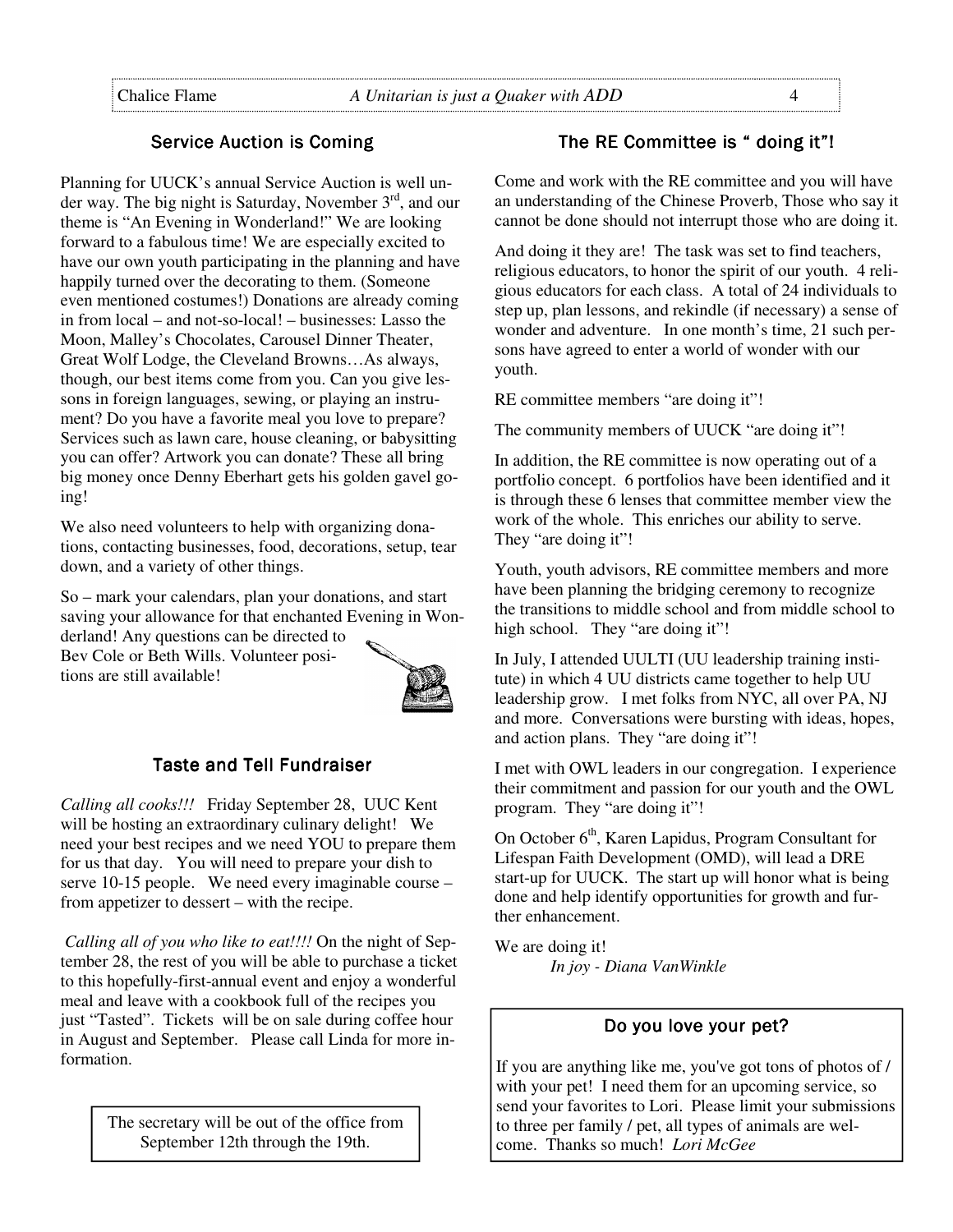## **Small Group Ministry Update**

The members of the Small Group Ministry Steering<br>
Committee – Christie Anderson (Chair), Elaine Bowen, Rod Mishler, and I (Kristina Spaude) as well as Melissa Carvill-Ziemer – are all so excited about this coming year's Small Group Ministry program. This last year was the first full year that the program ran, from about November through June for most of the groups. We've reviewed the surveys and reflected on our experiences and those of the groups as a whole, and we are confident that SGM has been a wonderful success in so many ways. There were, of course, some problems and challenges that arose, but we are so grateful to all the participants who have (and may continue!) to provide us with feedback, suggestions, comments, and reflections. We hope that this year will be another year of spiritual growth and deepening for all who participate.

For anyone and everyone interested - past participants and newer explorers - there will be two drop-in sessions held in September. These sessions will provide you with a sample of what you might get to experience over the course of the year with your own Small Group Ministry. We will introduce the structure of the sessions, take on one of the topics for discussion, and go through the session as if we were part of a Small Group Ministry together. If you have any questions about what the sessions will be like, what kinds of topics will be available for discussion, or have any other questions, comments, or concerns about the program, we would welcome those as well at this time.

A registration table will also be set up on two Sundays in September, where brochures will be available that describe the program and have registration forms to fill out (so that we know when you are available to meet with a group, if there are particular needs that should be addressed, etc.). These forms can be filled out at the church or taken home and returned to any member of the Steering Committee.

- The drop-in sessions will be held on Thursday, Sept 6th, from 7.00p-9.00p & Sunday, Sept 9th, from 1.00p-3.00p (to be confirmed)
- Registration forms will be available before & after the services on Sun, Sept 9th & 16th\*

If you have any questions, comments, concerns, suggestions, or just a desire to talk about the program in another way, please see any member of the Steering Committee. We want to help make this year even greater for participants and can only learn how by reflecting on the feedback we receive.

In faith and fellowship, *Christie, Elaine, Rod, Melissa, and Kristina* 

#### Hartville's Migrant Workers - a Presentation

Please join the UUCK Social Justice Committee and Portage Area Coalition for Sanctuary on Friday, Sept 14th at 7.00p, when we are featuring the presentation of David Hassler and Gary Harwood's work with the Hartville community's migrant workers. The following is taken from their website:

When photographer Gary Harwood first received permission to photograph the migrant workers at the K. W. Zellers and Son, Inc., family farm in Hartville, Ohio, during the summer of 2001, he anticipated that he would be documenting hardship. Migrant workers continually face difficult conditions while trying to support themselves and their families. Farm work is physical, hot, and dirty. The days in the fields are long and exhausting. Growers can be brutal employers, and there is no shortage of documented cases of terrible living and working conditions.

In Hartville, however, Gary found a different story.

Here the workers and their families live in a strong, tightly knit community supported by the Hartville Migrant Center and many caring neighbors. About 70 percent of the workers return annually to this small northeastern Ohio town where they have established solid friendships and stable lives.

In 2004 writer David Hassler began collaborating with Gary on this documentary project. That spring, when the workers returned to the farm, David began interviewing the migrants as well as community members and volunteers at the Center. Working from the transcripts of his interviews, David wrote first-person narratives that speak with the voices of the people themselves.

Growing Season portrays the life of a community rich in social capital and gives voice in a new way to a group of people largely unseen and misunderstood. Our hope is that these portraits—in pictures and words—will deepen others' understanding of the migrant experience and perhaps offer an important contribution to the ongoing dialogue about migrant labor and immigration laws.

Gary Harwood and David Hassler, September 2006 (http://www.growingseason.net/intro.htm)

## Laughter Yoga

This fun session, held Saturday, August 26 11-12 noon in Fessenden Hall, is FREE. Donations are accepted for church rental. Appropriate for everyone. Bring your friends and family; the more the merrier. *Heidi Shaffer*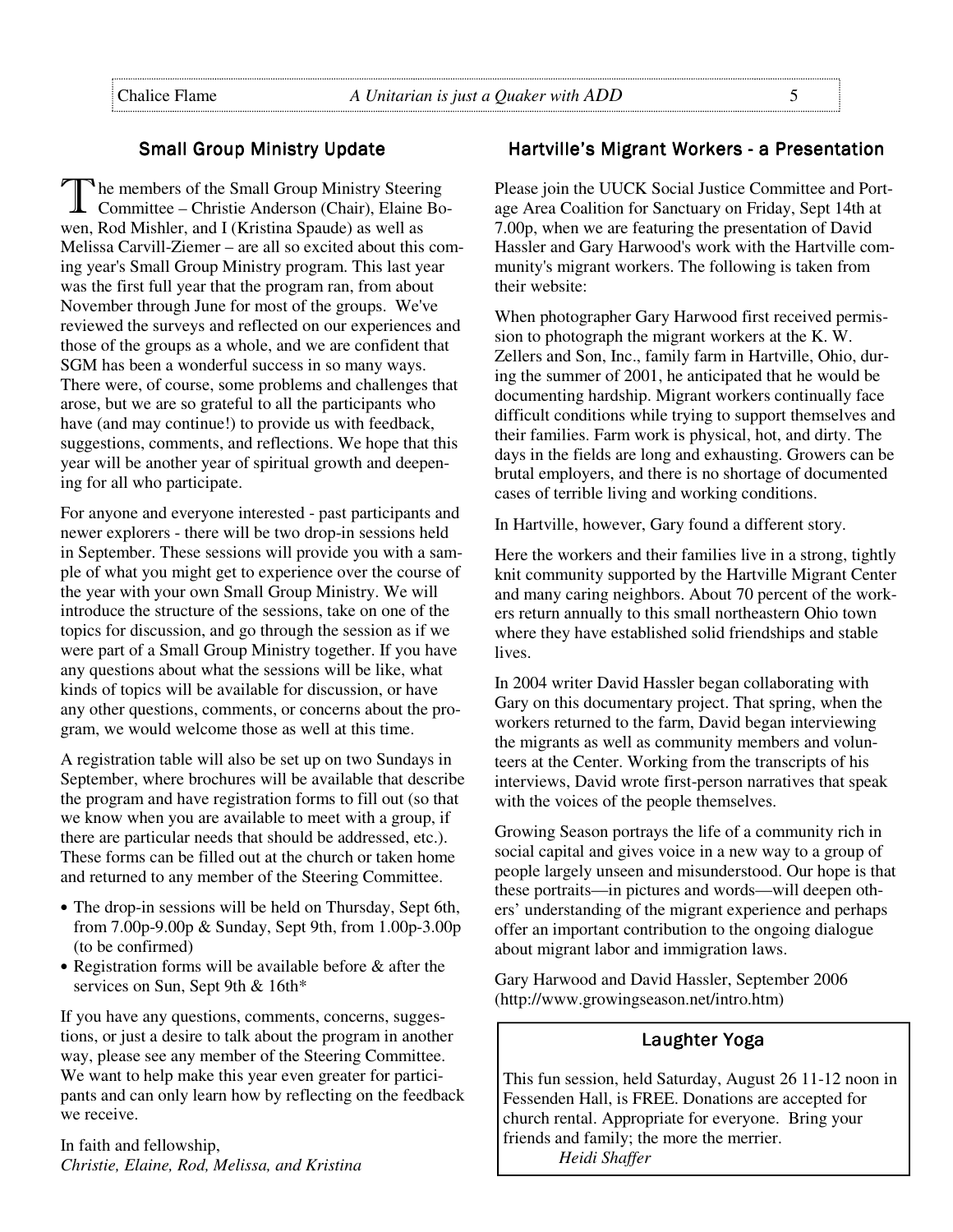# Meeting for parents of RE students

Important information to all parents of students enrolled in religious education classes at the Church: you are invited to attend the "Religious Education Start-Up" meeting. The meeting will be held from 9:00 - 1:30 on October 6th, and lunch will be provided. Child care will also be provided.

Karen Lapidus the district consultant for religious education will be joining Diana VanWinkle to both review the religious education program and to answer any questions you may have.

If you are planning on attending this meeting please rsvp to Judy Brannan the Church Secretary. Or you can call the Church at: 330-673-4247. Please let her know how many in your family are coming, and how many will need childcare. If you have any further questions please contact me: Joel Slater.

*Joel Slater, Trustee for Programming* 

# Understanding War, Visualizing Peace

Following the services on Sunday, September 23, from 1:00 to 3:00 PM, you are invited to attend a Kent community open house for an exhibit of children's drawings on display in the church sanctuary September 8 - September 29. For this exhibit, Dr. Kathy Walker and her research partners asked children, ages 3 to 18, living in Ohio, Northern Ireland, and Israel to draw pictures of war and peace. Approximately 30 drawings were selected for the exhibit, first shown in 2005 at Kent State's annual Symposium on Democracy. After a brief introduction to the art work, participants attending the open house will contribute to a dialogue inspired by children's understanding of peace and war.

*Kathy Walker*

# Fall Chancel Decorations

We would like a few volunteers for preparing the sanctuary for the fall season. We're looking toward the week of September 1-8. This will take only an hour or so out of your busy schedule.

Also, for those of you planning to donate flowers in memoriam or in honorarium, if you would think in terms of a potted fall flowering plant or a potted green plant, we would appreciate adding it to the fall-going-into winter theme.

Questions? Please contact Linda Mishler or Paulette Thurman.

## Greeters Needed

Calling all friends and members, old and new!!

There currently exists a bit of a shortage in the Sunday greeter/usher ranks. We lost a few volunteers to more pressing assignments, and need to increase the rolls.

Don't be intimidated by the job; it's a good opportunity to meet people as well as provide a vital service to the church. The training only takes about 15 minutes and the commitment is only for about one Sunday every month or so. The more volunteers we have, the fewer times we need to serve. We particularly could use more greeters at the second service. So, if you attend second service, please consider volunteering.

Families of every description are also encouraged to try greeting as a unit. We would love to see you all together as a group.

So, give it a try!! You might like it! All you need is a friendly smile and a good attitude!

If you think you might like to help, please contact Marion Yeagler.

# Where's Walden in the Fall?

Would you like to participate in our intergenerational activity that returns through Nature to our transcendentalist heritage? Yes? Then this Fall's Walden trip is for you.

Theme: Pilgrimage in Nature Dates: Friday October 5<sup>th</sup> through Sunday October 7<sup>th</sup>, 2007 Site: Chapman State Park, Pennsylvania

We shall be taking the traditional Fall camping trip, this time to Chapman State Park, near Hearts Content in the Allegheny National Forest. One alternative activity will be hiking the 7-8 miles from the Park to Heart's Content, the site of a very special old growth forest of white pine and fir. We all plan to meet there for what is truly a sacred experience. Chapman State Park has a lake for canoeing and numerous shorter hiking trails. The trip will take about 3 ½ hours from Kent. Look for the in-service flyer and sign up in Fessenden Hall!

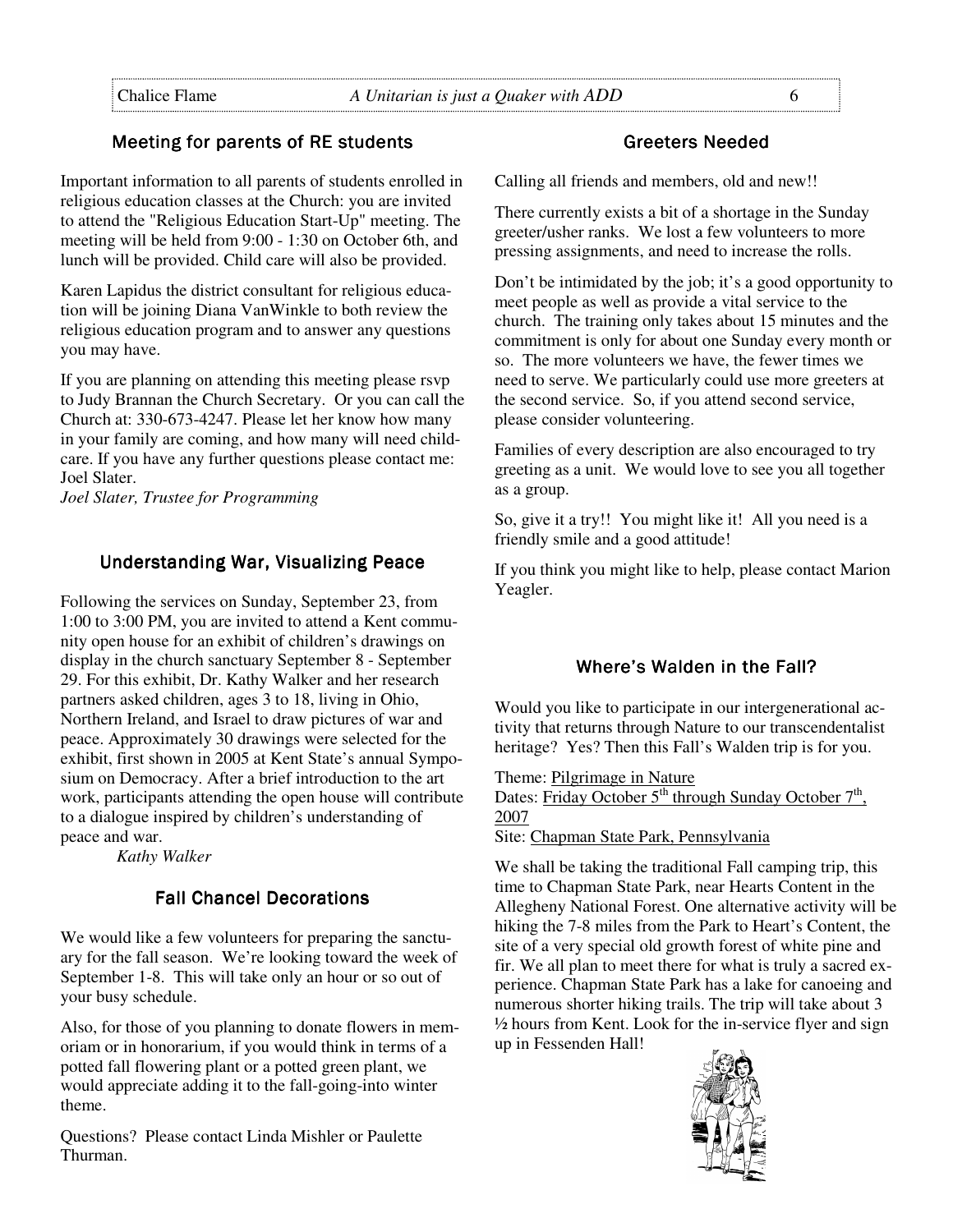#### **Our Social Justice Work**

There are seven principles that Unitarian Universalist congregations affirm and promote: (1) the inherent worth and dignity of every person; (2) justice, equity and compassion in human relations; (3) acceptance of one another and encouragement to spiritual growth in our congregations; (4) a free and responsible search for truth and meaning; (5) the right of conscience and the use of the democratic process within our congregations and in society at large; (6) the goal of world community with peace, liberty, and justice for all; (7) respect for the interdependent web of all existence of which we are a part.

Social justice is integral to our faith and to our work as a religious community. It is about change, improvement, speaking truth to power, living our words. I am humbled by the passion and integrity of Susan B. Anthony's words: "I pray every single second of my life; not on my knees, but with my work." She may have been a Quaker, but she captured the truth and essence of the UU experience.

The cause of social justice drives me from deep within. There may well always be work to be done, but that will not stop me for a moment from doing everything I can to make change. Two hands make for a courageous start; one voice will make a powerful solo. Imagine what two hundred hands and one hundred voices could achieve. We can affect so much by coming together and working for a world that comes that much closer to the one envisioned by our Seven Principles.

#### **Meditation Group at Church**

We meet Wednesday evenings from 7-8 PM in Fessenden Hall. Boost your meditative practice by sitting with supportive community for shared practice!

We will check in briefly, share a reading, meditate for 20 - 30 minutes, and close with brief sharing. Although this is not a "class", beginners are welcome and will receive some suggestions for meditation at the start of the meeting.

Contacts: Trish McLoughlin, Susanna Smart, Dianne Lenihan, Hal Walker.

Bring: Items for your comfort (blanket, pillow), and your Beginner's Mind. (Your choice to sit in chair or on floor, or to recline.)

I want to say thank you to all of you who take part in this cause – by bringing in food and other donations for Kent Social Services and the County Clothing Center, raising awareness about so many different issues, protesting the ongoing war in Iraq and embracing the efforts of peacemaking – all of those who do works great and small, within the church community and outside of it.

So many give generously for the designated Special Collections every month, and I am thrilled to announce that the May collection for Center of Hope was \$614.50, the June collection for the UU Ministry for Earth was \$494, the July collection for the County Clothing Center was \$420, and the August collection for SPAN Ohio was \$702.12.

This year feels like it will be one of great change. There is much work to be done, many activities to be planned, many needs to be addressed and prioritized. If you are moved to the work of social justice, we gladly and gratefully welcome your involvement and participation. For questions, comments, suggestions, concerns, random musings, inspired thoughts, or any other feedback, any member of the Social Justice Committee would be happy to lend an ear.

In peace and love, *kristina spaude* :)



What Food Stamps Cannot Buy

The Ohio Direction card (aka Food Stamps) cannot be used to purchase inedible items such as paper goods, personal hygeine products or household chemicals (soaps/cleaners). This September, let's help out Kent Social Services clients who need these items as well as food donations.

As you do your shopping, please consider picking up an extra bottle of dish or laundry soap, bar soap, toothpaste, deodorant, toilet or facial tissue, paper towels, food wraps, trash bags and the like. Baskets are located on both levels of the church: an oval wicker one opposite the elevator on the ground floor and the blue basket outside the sanctuary near the membership table.

Thank you for your continued generosity and care for the greater Kent community. *Elaine Yehle Bowen*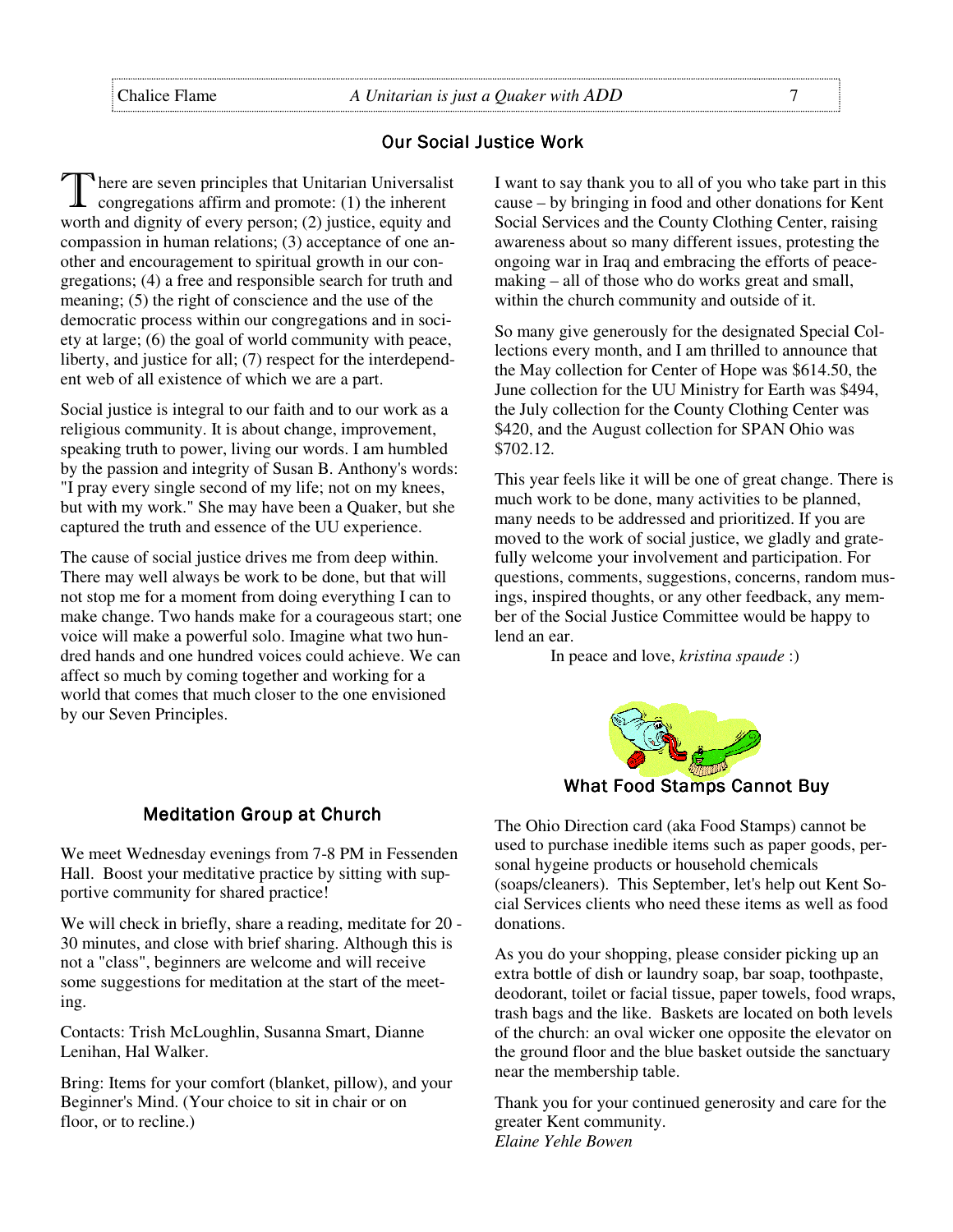# Adult Religious Exploration for Fall 2007

Adult Religious Explorations meets during first service (9:30m to 10:30am) on Sundays. It involves introduction to a topic by a speaker or speakers and a majority of time for discussion among participants.

#### This Fall's Topic: Our Chosen Faith

What is Unitarian Universalism about? What does it mean for me? What are the sources of our living tradition? These are questions for new members and friends and long-time UUers. Two significant people in our movement: Forrest Church and John Buhrens have explored these questions, by examining the sources of our faith. We shall be studying their book *Our Chosen Faith*, with one week on each of the sources they discuss. Introductions to each source will be made by congregation members considering what that source means to them. Copies of the book can be bought or borrowed from Mac Goekler. It is not expensive. Come to one or all sessions!

| September $9th$ Introduction |                                                          |
|------------------------------|----------------------------------------------------------|
|                              | September 16 <sup>th</sup> Direct Experience             |
|                              | September 23 <sup>rd</sup> Prophetic Women and Men       |
|                              | September 30 <sup>th</sup> Wisdom From World's Religions |
| October $7th$                | Jewish and Christian Heritage                            |
| October $14th$               | <b>Reason and Science</b>                                |
| October $21st$               | <b>Earth-based Sources</b>                               |

# **CUUPS Meeting**

Greetings everyone and a blessed Mabon to you. This month's CUUPS meeting will be Tuesday, September 18, 6 PM, at the home of Colleen Norris. We will be celebrating our 1 year anniversary with a special circle, and we will plan our meetings for the upcoming year. Pagan 101 Classes will begin in October, and we will talk about upcoming plans for services, and other CUUPS sponsored events. CUUPS is open to anyone interested in earth based religions. Please join us as we plan another exciting year!

#### Please Leave the Church Clean

Please keep in mind that it is not the job of our sexton to clean up after church functions. We have been lax in this, and the church has picked up the slack. Please budget for or take a collection for clean up - cost is \$15 per hour. Contact Pam if you feel you will be needing extra help.  *Linda Mishler, Kathie Slater* 

#### Northeast Ohio Cluster Picnic at Urban Hope

Save the date of Sunday September 16 for a NE Ohio Cluster picnic at Urban Hope. This will be held Sunday afternoon in their community garden. Bring a dish to share. Look for more details later.

Ya just never know what will come out of a little discussion: At SI this year and last year, we set up "Information Sharing" sessions where anyone interested in a topic could attend and just have an informal discussion on topics such as Fund Raising, RE, Leadership Issues, or SI issues. Both years we had good idea exchanges, involving churches from all over the district and people from our congregation.

At one of these sessions we got talking about what could be done in the way of a fun social event to get people from nearby churches together to have conversations like we were having at SI: Getting to know people from other churches in a fun relaxing atmosphere. An idea was to hold a picnic for people involved with all UU churches in NE Ohio.

The above announcement is a direct result of that conversation. Amazing what a little discussion among people from different churches can create.

Feel free to talk to Liz Erickson, who is involved with Urban Hope, or me about this. We would like to see a number Kent folks there. It should be fun. *Bob Erdman* 

#### September Congregation Information Meeting

September 26th at 7 pm in the sanctuary is our next congregational meeting! The agenda is: the Partner Church Program, Fair Share Compensation, the Canvass Campaign, and Mission / Vision / Covenant. Please bring your comments, questions and ideas. See you then!

*Lori McGee*

#### **Building Your Own Theology III**

 Ultimately, we are all theologians. The third class of this series of four is tentatively set to begin on Tuesday September 18, at 7:00 in the annex. The first two sessions focused on credo-development, while this session invites us to learn how to use our "Moral Compass", and live a more informed understanding of our individual ethics and how they apply in life.

 If you have an interest, or need more information, please call Linda Mishler.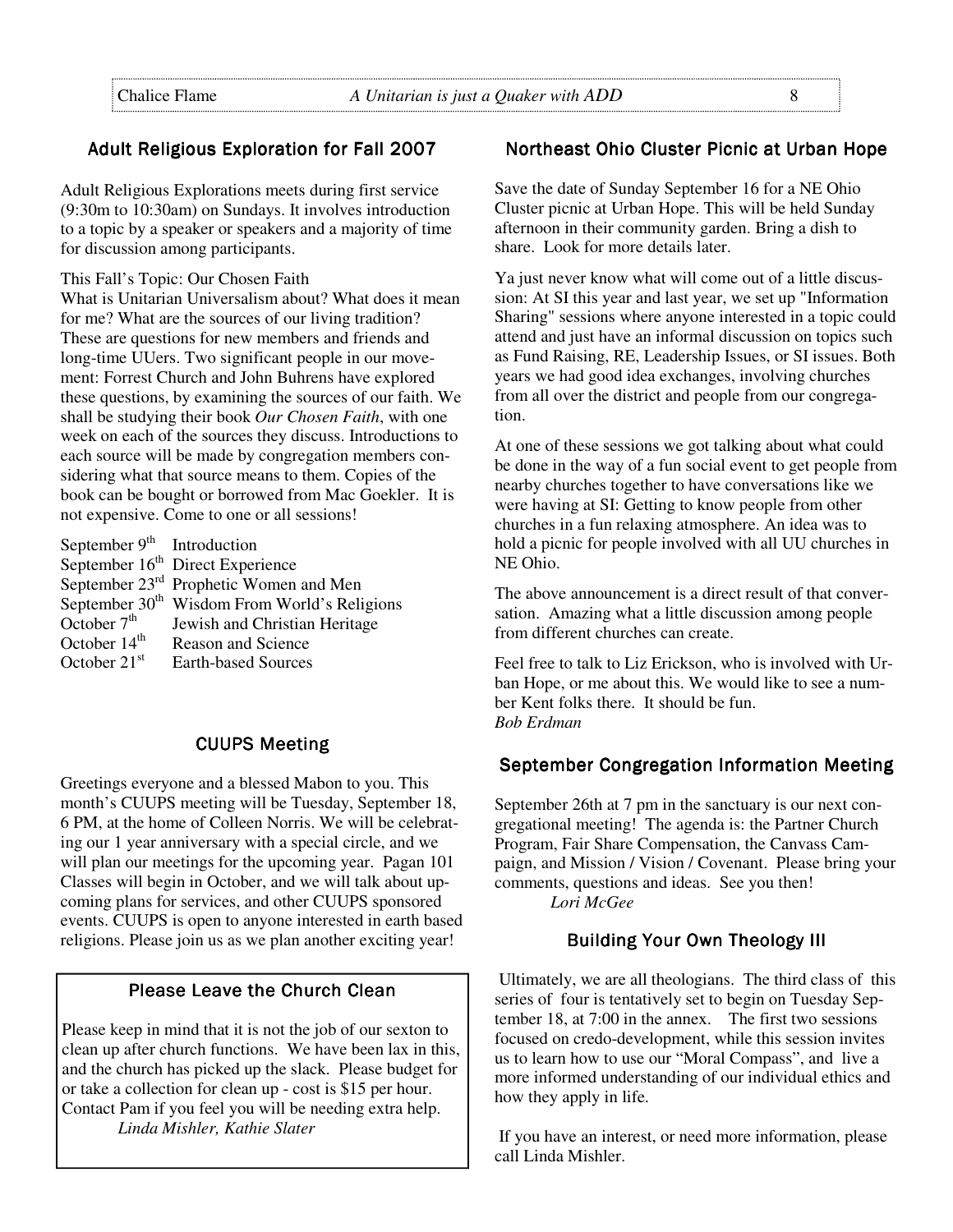# September Church Events

| 26<br>1-4 Picnic at Plum Creek<br>4-6 Yoga<br>6:30 Adult Choir $(S)$<br>$7-9:00$ AA $(FH)$                                           | 27<br>10:15a Gentle yoga<br>5:15 Gentle yoga<br>7-8:30 Tai chi<br>7:30 - Celtic Clan<br>@ Longmeadow                                                  | 28<br>Thread/Web deadline<br>5:15 Mod. Yoga<br>7:00 Challenging Yoga                                                        | 29<br>9:30 Yoga<br>6:30 RE teacher orien-<br>tation<br>7-8 Meditation $(FH)$<br>(p <sub>7</sub> )<br>8-10 Summer Singers   | 30<br>10:15 Yoga<br>5:30 Yoga<br>7-9 High School<br><b>RE</b> teachers<br>mtg.          | 31                                                                                                                         | 1                                                                          |
|--------------------------------------------------------------------------------------------------------------------------------------|-------------------------------------------------------------------------------------------------------------------------------------------------------|-----------------------------------------------------------------------------------------------------------------------------|----------------------------------------------------------------------------------------------------------------------------|-----------------------------------------------------------------------------------------|----------------------------------------------------------------------------------------------------------------------------|----------------------------------------------------------------------------|
| $\overline{2}$<br>6:30 Adult Choir $(S)$<br>$7-9:00$ AA $(FH)$                                                                       | 3<br>10:15a gentle Yoga<br>5:15 gentle Yoga<br>7:00 Tai chi                                                                                           | $\overline{\mathbf{4}}$<br>Thread/Web deadline<br>9-12p Campus Ministers<br>(FH)<br>5:15 Mod. Yoga<br>7:00 Challenging Yoga | 5<br>9a Staff Retreat<br>9:30a Yoga<br>1-3p Praxis mtg. $(EA)$<br>7-8 Meditation (FH)<br>8-10 Summer Singers               | 6<br>10:15 Yoga<br>5:30 Yoga                                                            | $\overline{7}$                                                                                                             | 8<br>6-9p Movie: War<br>Made Easy $(S)$                                    |
| 9<br>Two services return<br>9:30 Service<br>11:15 Service<br>6:30 Adult Choir $(S)$<br>7-9:00 AA $(FH)$                              | 10<br>10:15 am gentle<br>Yoga<br>5:15 gentle Yoga<br>7:00 Tai chi<br>7:30 Clan @ Loyal-<br>ton                                                        | 11<br>Thread/Web deadline<br>5:15 Mod. Yoga<br>7:00 Challenging Yoga<br>7-9p Our Many Lives<br>(EA)<br>7:00 Book Group      | 12<br>9:30 am Yoga<br>7-8 Meditation (FH)<br>7:15-10:15 Board mtg.<br>(EA)                                                 | 13<br>10:15 Yoga<br>5:30 Yoga<br>7-9 Men's Group<br>(EA)                                | 14<br>7:00p Hassler/ Har-<br>wood slide show<br>(p <sub>5</sub> )                                                          | 15<br>Newsletter dead-<br>line<br>8-5p OMD presi-<br>dents mtg.<br>(chunk) |
| 16<br>Bring a Friend Sunday<br>(p <sub>1</sub> )<br>12-2:30 Social Justice mtg.<br>(EA)<br>6:30 Adult Choir $(S)$<br>$7-9$ AA $(FH)$ | 17<br>Registration dead-<br>line for leader-<br>ship retreat $(p 1)$<br>$10:15$ am gentle<br>Yoga<br>5:15 gentle Yoga<br>7:00 Tai chi<br>7-8 Clan-KHC | 18<br>Thread/Web deadline<br>5:15 Mod. Yoga<br>7:00 Challenging Yoga<br>7-9 BYOT $(EA)$ $(p 8)$                             | 19<br>9:30 am Yoga<br>7-8 Meditation (FH)                                                                                  | 20<br>10:15 Yoga<br>5:30 Yoga                                                           | 21                                                                                                                         | 22<br>9-3p Leadership<br>retreat $(p 1)$                                   |
| 23<br>1-3p Children's Pictures of<br>War $(S)$ (p 6)<br>6:30 Adult Choir $(S)$<br>7-9:00 AA $(FH)$                                   | 24<br>$10:15$ am gentle<br>Yoga<br>5:15 gentle Yoga<br>7:00 Tai chi<br>7:30 Clan                                                                      | 25<br>Thread/Web deadline<br>5:15 Mod. Yoga<br>7:00 Challenging Yoga                                                        | 26<br>9:30 am Yoga<br>7-8 Meditation (FH)<br>7-8 Congregation info<br>mtg. $(p 8)$                                         | 27<br>10:15 Yoga<br>5:30 Yoga                                                           | 28<br>6-9p Taste & Tell<br>(p <sub>4</sub> )                                                                               | 29                                                                         |
| 30<br>Church Canvass Campaign<br>(p <sub>3</sub> )<br>$6:30$ Adult Choir $(S)$<br>$7-9:00$ AA $(FH)$                                 | $\mathbf{1}$<br><b>Church Canvass</b><br>Campaign<br>10:15 am gentle<br>Yoga<br>5:15 gentle Yoga                                                      | $\overline{2}$<br>Church Canvass Cam-<br>paign<br>5:15 Mod. Yoga<br>7:00 Challenging Yoga<br>7-9 BYOT                       | 3<br>Church Canvass Cam-<br>paign<br>9:30a Yoga<br>1-3p Praxis mtg. (EA)<br>6-8 Finance mtg. $(EA)$<br>7-8 Meditation (FH) | $\overline{\mathbf{4}}$<br><b>Church Canvass</b><br>Campaign<br>10:15 Yoga<br>5:30 Yoga | 5<br><b>Church Canvass</b><br>Campaign<br>Walden weekend trip<br>starts $(p 6)$<br>7-10 Social Justice -<br>Global Warming | 6<br><b>Church Canvass</b><br>Campaign<br>9a-1:30p DRE<br>Startup          |

Tai Chi: 7:00 Advanced, 7:30 Intermediate, 8:00 Beginner - Yoga and Tai Chi are held in Fessenden Hall \**EA*- Eldredge Annex; *FH*- Fessenden Hall; *FL*- Founders' Lounge; *L*- Library; *S*-Sanctuary *Calendar does not reflect changes or additions after August 21*

A complete and up-to-date church calendar can be viewed at http://www.localendar.com/public/uukent or through a link on our website at www.uukent.org.

# Kent UU Library Bound For Opening

As we move toward the fall and our opening date of October 21,we have been busy on a variety of projects. We have worked with Beth Wills to set up a system for donating money to the library. Lynn Kindsvatter has created a form for individuals to list books they wish to donate or to suggest titles they would like the library to buy. This has been made available in the lobby. We are grateful to have received donations of books from several individuals. We have been looking through these and have been entering

some of them in our catalog. In the next month we plan to spend some of the startup money we have received for new books. We have been working on planning for shelving to be added to the room. A name is still needed for the new library. Contact Sally Burnell, Lynn Kindsvatter, Peggy Parkinson, Missy O'Hara, or Martha Kluth if you have a suggestion. We plan to open the library with an event on Sunday, October 21.

 *Martha Kluth*